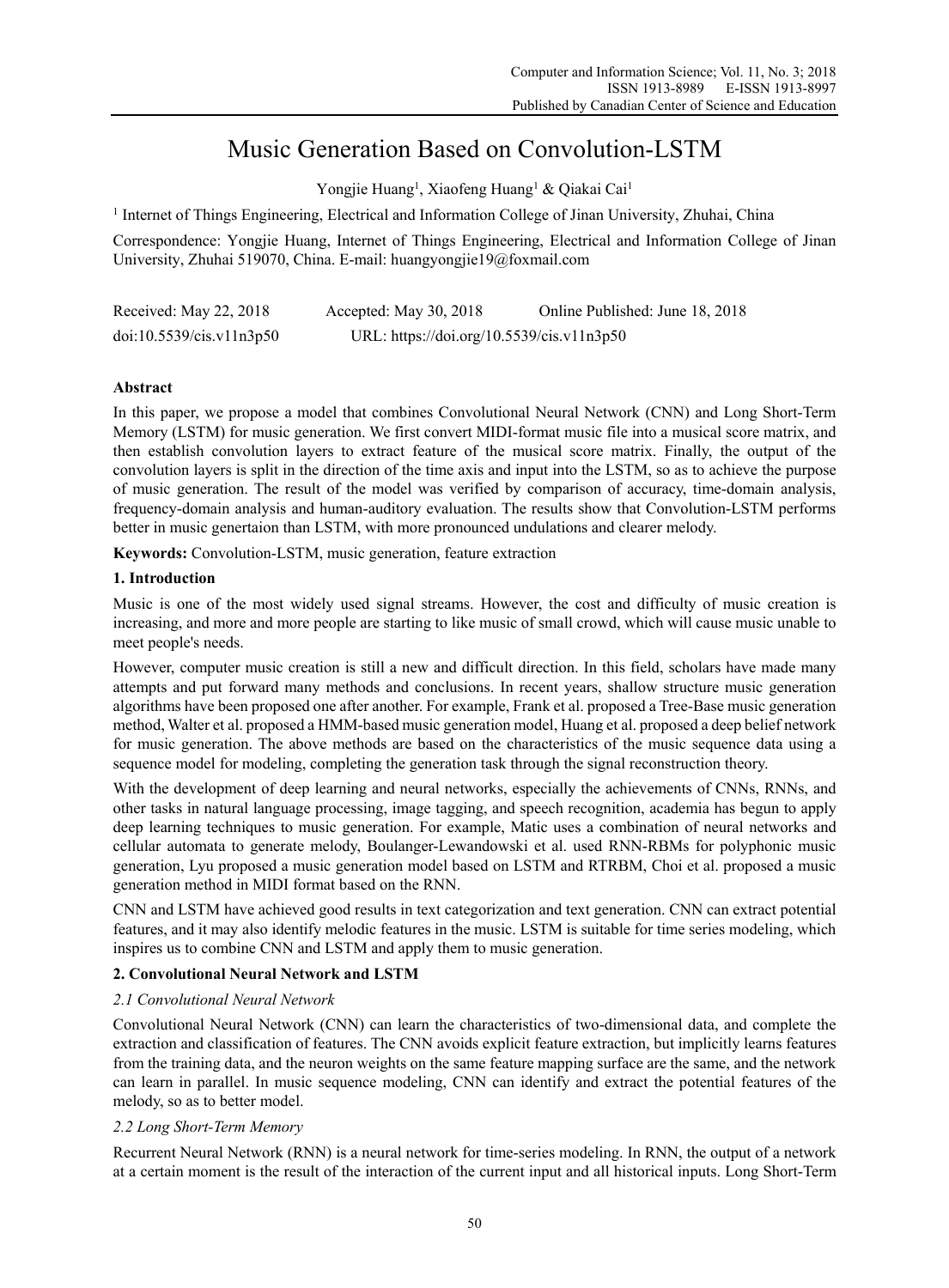Memory (LSTM) is a special type of RNN that can learn long-term dependencies and is suitable for processing and predicting important events with relatively long intervals and delays in time series. Since music sequences are time series with long-term dependency, it is appropriate to use the LSTM.

## **3. Convolution-LSTM for Music Generation**

# *3.1 Data Representation*

When reading a MIDI file, sampling and quantification are required, so as to represent the music score using a matrix. We set vertical axis of the matrix to different notes and horizontal axis to time. The MIDI file is sampled at a rate of 1/8 second, with 1 indicating that the musical note was on and 0 indicating that the musical note was off. The sampled musical score matrix *X* can be shown in figure 1, where there are 156 different Notes (simplified into 5 notes in the Figure 1).

|       | 0 | 0 | 0 | 0 | 0 | 1 |   | 0 | 0 | 0 | 0 | 0 | 0 | 0 | 0 |
|-------|---|---|---|---|---|---|---|---|---|---|---|---|---|---|---|
|       | 0 | 0 |   |   | 0 | 0 | 0 | 0 | 1 |   | 0 | 0 | 1 |   | 0 |
| Notes |   |   | 0 | 0 | 0 | 0 | 0 |   | 0 | 0 | 0 | 0 | 0 | 0 | 1 |
|       | 0 | 0 | 0 | 0 | 0 | 1 |   | 0 | 1 |   | 0 | 0 | 0 | 0 | 0 |
|       |   | 1 | 0 | 0 | 0 | 0 | 0 | 0 | 0 | 0 | 0 | 0 | 1 |   | 1 |

Time

Figure 1. The musical score matrix

#### *3.2 Establishing Convolution-LSTM Model*

CNN has the function of feature recognition and extraction, which inspired us to use the convolution layer to extract the features of musical melody. After using the convolution layer to extract feature of the music score matrix, the extracted feature map is input into the LSTM for time series modeling, and then the state of each note at the next time is generated.

It should be noted that the pooling layer that commonly used in CNN cannot be applied to this model because the pooling layer has the shift-invariance, which may lead to modified tone or looping melodic.

The structure of the Convolution-LSTM (C-LSTM) model is shown in figure 2 (the number of squares in the figure does not represent the actual number of data).



Figure 2. The structure of the C-LSTM model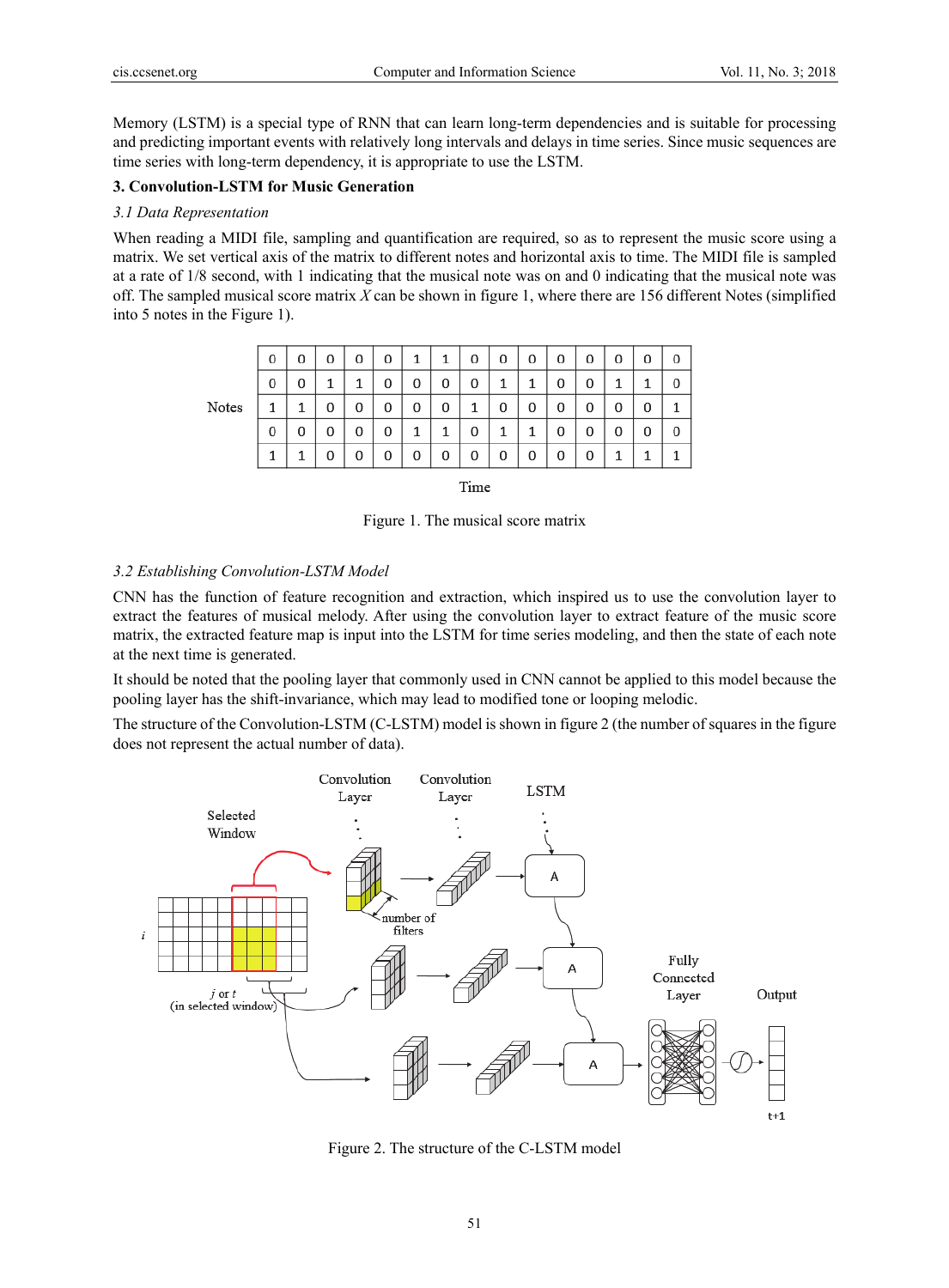#### 1) Selected Window

We select a fixed length N in the time direction of the matrix and then select  $[t-N+1,t]$  as the window range at time *t*. The selected window will be the complete input for each training of the model.

#### 2) Convolution Layer 1

This layer convolve with multi-core in the selected window. The normal convolution result should be a threedimensional matrix, but we split it in the direction of the time axis and split it into many two-dimensional matrices, so as to sequentially input into the LSTM. This layer can be expressed by the following formula:

$$
y^{(1)l}_{i,j} = \theta(\sum_{m} \sum_{n} x_{i+m-1,j+n-1} \cdot w_{m,n}^l + b^l)
$$
 (1)

where  $m,n$  represents the height and width of the convolution kernels, *l* represents different convolution kernels, *w* represents the weight of the convolution kernels,  $b^l$  represents the offset coefficient,  $\theta$  represents the activation function and *Relu* is selected here.

#### 3) Convolution Layer 2

In a normal convolutional neural network, the convolutional layer may be followed by a pooling layer, which can reduce parameter and feature extraction. However, the max-pooling has a shift-invariance, which allows the feature to have the same output in any position. But in music modeling, this will directly lead to modified tone or looping melodic, so the pooling layer cannot be used here. The second convolutional layer is used here to reduce parameters and extract features.

$$
y^{(2)l'}_{i,j} = \theta(\sum_{m'} \sum_{n'} y^{(1)l}_{i+m'-1,j+n'-1} \cdot w^{l'}_{m',n'} + b^{l'})
$$
 (2)

where *m',n'* represents the height and width of the convolution kernels, *l'* represents different convolution kernels, *w* represents the weight of the convolution kernels,  $b^{\prime}$  represents the offset coefficient,  $\theta$  represents the activation function and *Relu* is selected here.

#### 4) LSTM

The LSTM receives data in sequence from previous layer. The number of input data of each time is equal to the number of filters in convolution layer 2. After receiving data from previous layer, LSTM will output the result.

The input of the LSTM can be expressed as:

$$
s_t = y^{(2)l'}_{i,t}
$$
 (3)

where  $t=j+n-1$  and  $i=1$  (because the kernels of the convolution layer 2 cover all of the notes in vertical axis).

The internal structure of LSTM and the information transfer process can be expressed as follows.

$$
f_t = \sigma(W_f \cdot [h_{t-1}, s_t] + b_f)
$$
\n<sup>(4)</sup>

$$
i_{t} = \sigma(W_{i} \cdot [h_{t-1}, s_{t}] + b_{i})
$$
\n(5)

$$
\tilde{C}_i = \tanh(W_C \cdot [h_{i-1}, s_i] + b_C) \tag{6}
$$

$$
C_t = f_t * C_{t-1} + i_t * \tilde{C}_t \tag{7}
$$

$$
o_t = \sigma(W_o \cdot [h_{t-1}, s_t] + b_o)
$$
\n
$$
(8)
$$

$$
h_t = o_t * \tanh(C_t) \tag{9}
$$

where  $f_t$  represents the forgetting gate,  $i_t$  represents the input gate,  $\tilde{C}_t$  represents the state of the cell at the previous moment,  $C_t$  represents the state of the current cell,  $o_t$  represents the output gate, and  $h_t$  represents the output of the current cell.

The final output of the LSTM can be expressed as: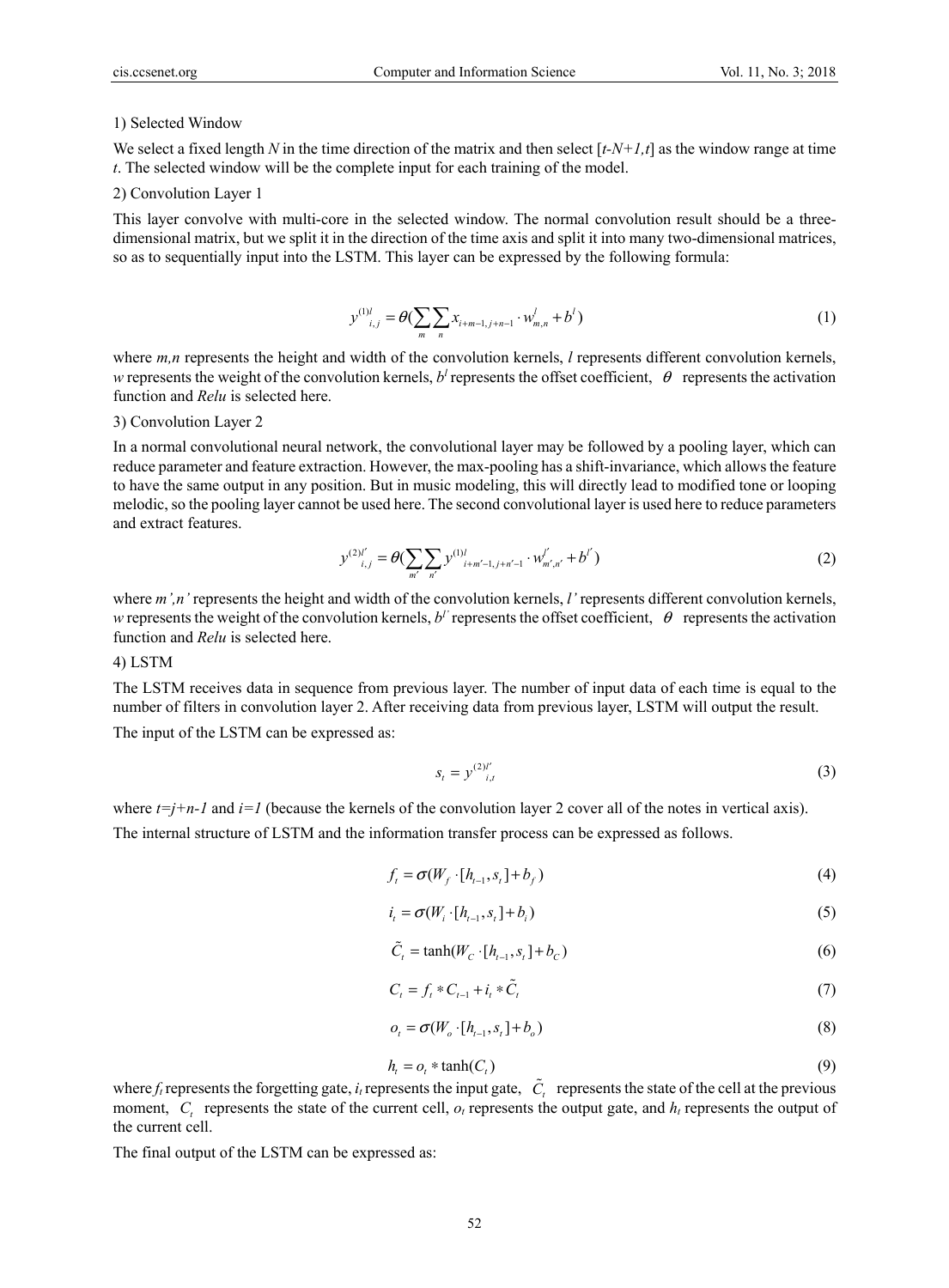$$
Y^{(3)} = h_t \tag{10}
$$

5) Fully Connected Layer

The fully connected layer receives the final output of the LSTM and outputs the result after one fully connected layer. The result is the states of a group of notes at time *t+1*.

$$
y_{v} = \theta'(w_{u,v} \cdot y^{(3)}) + b_{u,v}
$$
 (11)

where  $y_u$  represents the outputs of the previous layer,  $y_v$  represents the final outputs,  $w$  represents weight coefficients, *b* represents offset coefficients, and θ′ represents activation function and *Sigmoid* is selected here.

After the above process is completed, the selected window moves one unit towards the time axis direction, and the above process is repeated for training or generating purposes.

#### *3.3 Training Model*

We downloaded 500 MIDI-format piano songs from *midiworld.com* as the training data of the model. We define the loss function as binary-crossentropy and use the Adam optimization algorithm to train the model. The parameters of the training process are shown in table 1.

Table 1. Parameters of the training process.

| Value                                                      |  |
|------------------------------------------------------------|--|
| N (length of the selected window)<br>90                    |  |
| Size of kernels in convolution layer 1<br>$3*3$            |  |
| Number of kernels in convolution layer 1<br>32             |  |
| Size of kernels in convolution layer 2<br>$154*1$          |  |
| Number of kernels in convolution layer 2<br>128            |  |
| Number of output parameters in LSTM<br>1024                |  |
| Length of each generation (unit of time)<br>9              |  |
| Number of neurons in fully connected layer<br>$156*9=1404$ |  |
| Batch size<br>32                                           |  |
| Epochs<br>64                                               |  |

# **4. Result and Analysis**

Since the model is for generation which has more uncertainty and randomness, there is no very objective evaluation indicator to evaluate the model's effect. Therefore, we first use the accuracy of the prediction to simply evaluate the effect of the model. Then, we randomly take a song (named *Duet No. 3, BWV 804*, not in the training data) as a sample song, and then compare the sample song with the generated song and analyze them.

# *4.1 Accuracy of Prediction*

We established RNN, LSTM, and C-LSTM respectively and tested them. The prediction accuracy of each model on the status of the next time is shown in the table 2.

| Table 2. Accuracy of prediction for different models |  |  |  |  |  |
|------------------------------------------------------|--|--|--|--|--|
|------------------------------------------------------|--|--|--|--|--|

|             | Accuracy |  |  |  |
|-------------|----------|--|--|--|
| <b>RNN</b>  | 95.15    |  |  |  |
| <b>LSTM</b> | 96.74    |  |  |  |
| C-LSTM      | 97.81    |  |  |  |

When training the RNN, the vanishing gradient problem was found and the accuracy was low. The accuracy of C-LSTM was the highest among three models, followed by LSTM.

However, this is a model for generating, which is different from the model used for forecasting. Therefore, using the accuracy to evaluate the model is not very appropriate. Therefore, we analyze from more perspectives and further analyze the effects of music generated by LSTM and C-LSTM.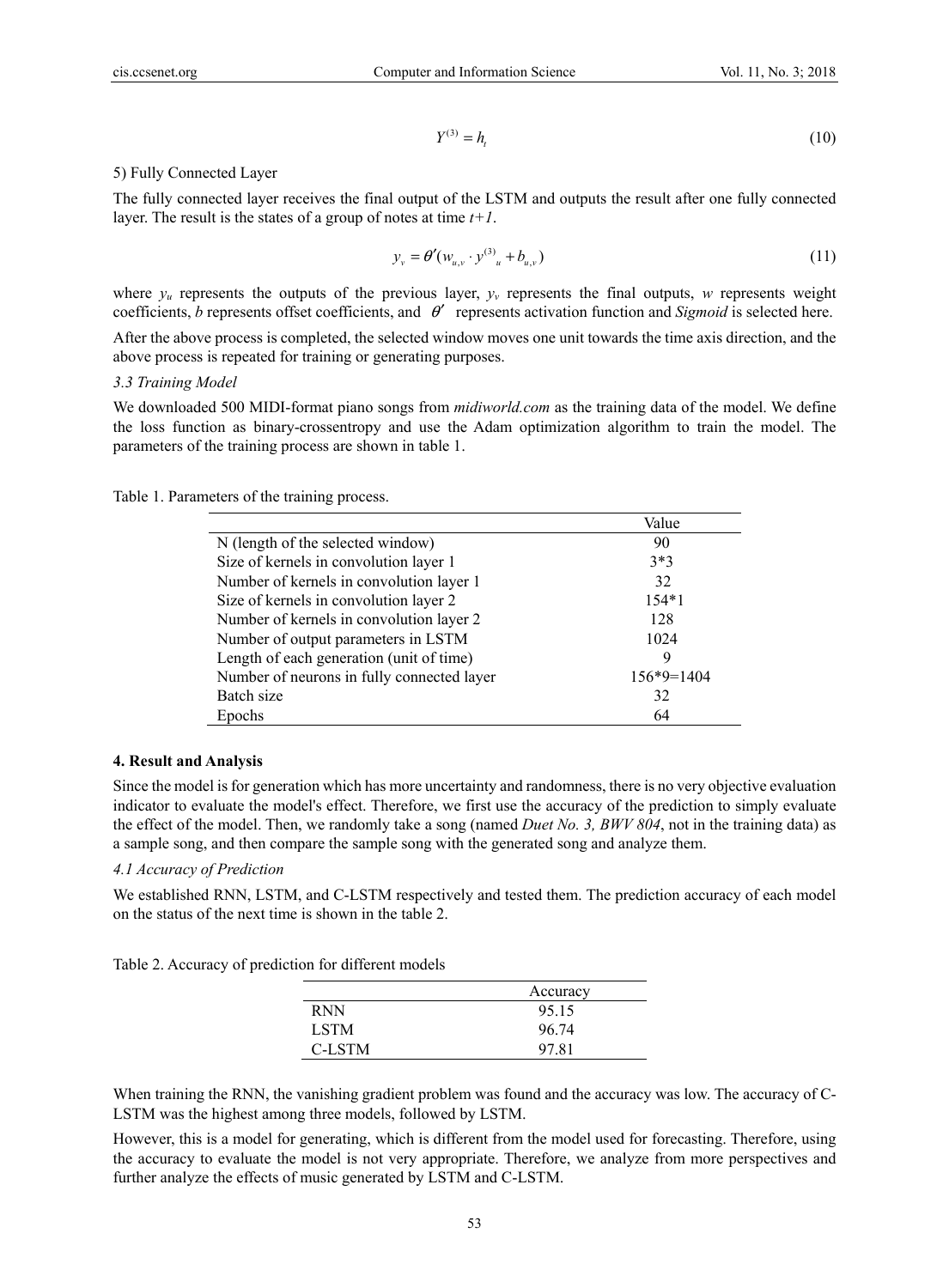#### *4.2 Time-domain Analysis*

Time-domain analysis can be very intuitive to see the music waveform changes over time, mainly through timedomain analysis can observe two pieces of information: volume and volume fluctuations. Among them, the ups and downs of music can show emotional changes to some extents. The faster the music fluctuates, the more expressive it is. On the contrary, if the music does not fluctuate, or fluctuates slowly, the emotions expressed are relatively simple and boring.



Figure 3. Time-domain waveform of the three songs

Note. (a) is the sample song, (b) is the song generated by LSTM, and (c) is the song generated by C-LSTM.

Sample song: The volume has a very obvious ups and downs, that is, the change in amplitude is very obvious. This is very similar to the music we hear usually, and it can clearly show the change of emotions.

LSTM: The volume has almost no ups and downs, or the process is very slow, so it lacks expressiveness in emotional changes. In addition, its volume is always at a large value, which may cause the listener's ear cannot be rested and easily lead to hearing fatigue.

C-LSTM: Compared with the song generated by LSTM, the volume has some ups and downs, but the ups and downs are not as fast as the sample songs. We can also see the high tide and low tide and so the music has some sense of hierarchy.

From the comparison analysis of the three models in time domain, the effect of C-LSTM is better than that of LSTM, but the song generated by C-LSTM is still not as good as the sample song.

#### *4.3 Frequency-Domain Analysis*

Frequency domain is a coordinate system used to describe the characteristics of a signal in frequency, and the frequency domain diagram shows the value of the components at each frequency of a signal. Using the Fourier transform, a time-domain signal can be converted into a frequency-domain signal, which can provide more abundant information than time-domain signal.



Figure 4. Spectrum of the three songs

*Note*. (a) is the sample song, (b) is the song generated by LSTM, and (c) is the song generated by C-LSTM.

Sample song: The frequency is mainly concentrated below 1 kHz and is uniformly distributed in 0-1 kHz, which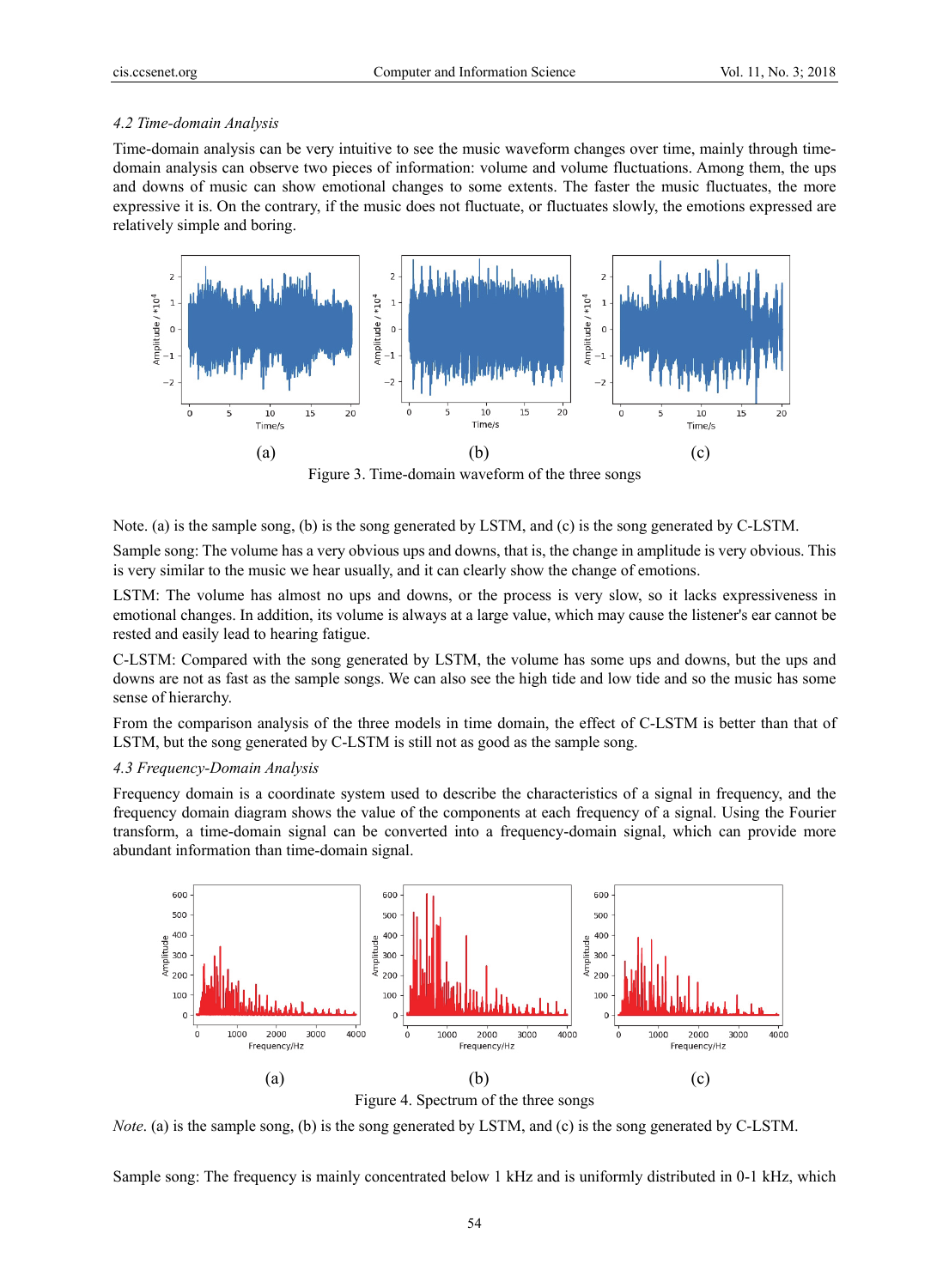is in line with the spectral law of the general songs.

LSTM: The overall amplitude of the frequency is relatively large, and most of them are concentrated below 1.3 kHz. However, some high-frequency frequencies also have large amplitudes and the frequency distribution is dispersed. Such music is more scattered and messy, and the melody is not clear enough.

C-LSTM: The frequency is mostly concentrated below 1.2 kHz. It can be seen that some high frequencies also have large amplitudes, and the frequency distribution is also dispersed. However, the high-frequency components are slightly smaller than the song generated by LSTM.

From the comparison and analysis of the three in the frequency domain, the frequency of the song generated by LSTM is not sufficiently concentrated, and the frequency spectrum of the song generated by C-LSTM is closer to the sample song. It can be seen that C-LSTM can accurately identify and generate the frequency of the song.

#### *4.4 Sonogram*

Sonogram is widely used in the analysis and processing of audio signals. Sonogram is a two-dimensional map, but each point on the map corresponds to a three-dimensional value, the horizontal axis represents time, the vertical axis represents frequency, and different colors represent different intensities of sound. Using the sonogram, we can make deeper analysis of the music.



Figure 5. Sonograms of the three songs

Note. (a) is the sample song, (b) is the song generated by LSTM, and (c) is the song generated by C-LSTM.

It can be seen that the changes in the frequency of the songs generated by the sample song and the C-LSTM over time mainly come from the changes in the high-frequency component, that is, changes in the number and distribution of high-frequency notes. This means that the low frequency is responsible for the rhythm while the high frequency is responsible for the melody, which is consistent with the general song. The frequency distribution of music generated by LSTM hardly changes with time, and the frequency is relatively simple.

# *4.5 Human-auditory Evaluation*

Compared with using quantitative indicators for analysis, human auditory is more sensitive, and can directly evaluate the melody of songs. We were inspired by Turing's test ideology and decided to adopt a similar approach to this evaluation. We selected 5 students as experimenters to listen to each of the 10 segments (10 seconds for each segment, from different songs) of the sample song and songs generated by LSTM and C-LSTM on the premise that they did not know the sources of the songs. Then we let the experimenter determine whether the segments was created manually or computer generated. The results show that among the 10 different segments of each model, the sample song segment and the LSTM-generated segment can be correctly recognized, and two segments of the C-LSTM-generated segment are mistaken for artificial creation. It can be seen that the music generated by C-LSTM is closer to that of artificial music, but there is still a distance.

In addition, we also conducted interviews with experimenters. Experimenters generally say that computergenerated music has a relatively clear sense of rhythm, but the melody is relatively unclear, but it also has its own characteristics: the songs generated by LSTM does not change much, and there are more repetitions and loops; the songs generated by C-LSTM has some changes and it will not repeat the same melody exactly.

# **5. Conclusion**

In this paper, we establish LSTM and C-LSTM for music sequence modeling to achieve the purpose of music generation, and we also compare and analyze the generated music. The results showed that compared with LSTM, the music generated by C-LSTM had a more pronounced high tide and low tide, which did not cause hearing fatigue and the melody was more pronounced. Therefore, C-LSTM is more effective in music generation, and it